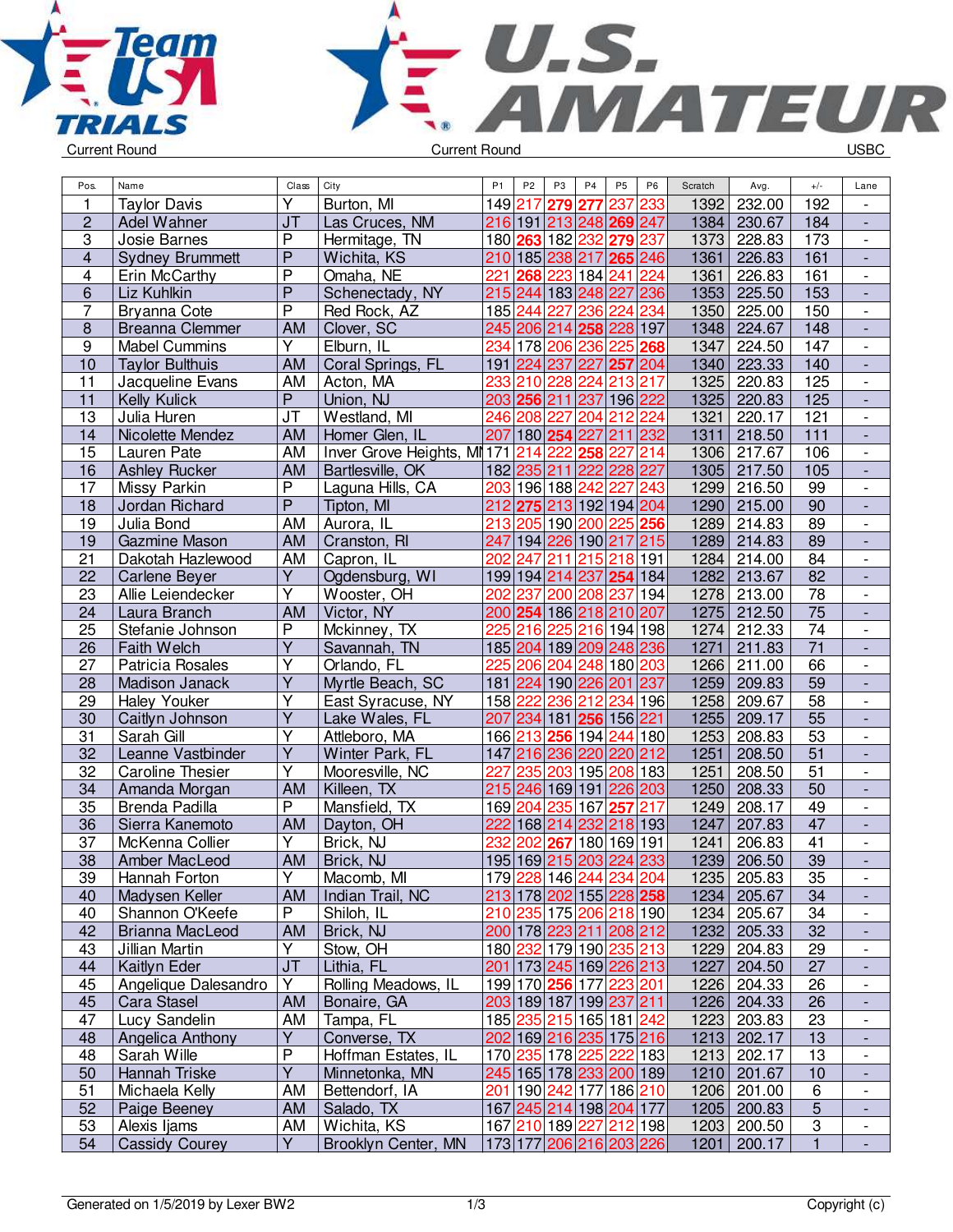



| Pos.            | Name                   | Class                   | City                          | P <sub>1</sub> | P <sub>2</sub>                         | P <sub>3</sub> | P <sub>4</sub>  | P <sub>5</sub> | P <sub>6</sub> | Scratch      | Avg.          | $+/-$ | Lane                     |
|-----------------|------------------------|-------------------------|-------------------------------|----------------|----------------------------------------|----------------|-----------------|----------------|----------------|--------------|---------------|-------|--------------------------|
| 55              | Megan Eaglehouse       | AM                      | Cibolo, TX                    |                | 168 191                                | 196            | 204             | 222            | 217            | 1198         | 199.67        | $-2$  |                          |
| 56              | <b>Alexis Neuer</b>    | <b>AM</b>               | Lewisburg, PA                 |                | 171 200 200 214                        |                |                 | 193 219        |                | 1197         | 199.50        | $-3$  | $\overline{\phantom{a}}$ |
| 57              | Shannon Pluhowsky      | $\overline{P}$          | Dayton, OH                    |                | 206 159                                |                | 190 225         | 215 200        |                | 1195         | 199.17        | $-5$  | $\overline{\phantom{a}}$ |
| 58              | Kayla Ovesny           | <b>AM</b>               | Norman, OK                    |                | 220 197                                |                | 143 233 217 180 |                |                | 1190         | 198.33        | $-10$ | $\blacksquare$           |
| 59              | Cayla Hicks            | Y                       | Salem, VA                     |                | 194 223                                | 200            | 207             | 201            | 162            | 1187         | 197.83        | $-13$ | $\overline{\phantom{a}}$ |
| 60              | Justine Brookover      | $\overline{Y}$          | Parkersburg, WV               | 201            | 263 189 144 193 196                    |                |                 |                |                | 1186         | 197.67        | $-14$ | L,                       |
| 61              | Elizabeth Ross         | Ÿ                       | Schenectady, NY               | 233            |                                        |                | 180 186 192     | 171            | 223            | 1185         | 197.50        | $-15$ | $\overline{\phantom{a}}$ |
| 62              | Jenna Coldiron         | <b>AM</b>               | Cincinnati, OH                |                | 159 200                                |                | 191 213         | 174 247        |                | 1184         | 197.33        | $-16$ | $\overline{a}$           |
| 62              | <b>Brigitte Jacobs</b> | Υ                       | Freeport, IL                  | 218            | 231                                    |                | 203 175 166 191 |                |                | 1184         | 197.33        | $-16$ |                          |
| 64              | Katelyn Dickerson      | <b>AM</b>               | Painesville, OH               |                | 181 197                                |                | 224 233         | 166 180        |                | 1181         | 196.83        | $-19$ |                          |
| 65              | Jordan Newham          | AM                      | Aurora, IL                    | 197            | 211                                    |                | 160 259         | 177            | 176            | 1180         | 196.67        | $-20$ | $\overline{\phantom{a}}$ |
| 66              | Amanda Naujokas        | Y                       | Lake Ronkonkoma, NY           |                | 167 200                                | 222            | 211             | 200 178        |                | 1178         | 196.33        | $-22$ | $\frac{1}{2}$            |
| 67              | April McDonnell        | $\overline{\mathsf{Y}}$ | North Las Vegas, NV           |                | 176 167                                | 223            | 174             | 247            | 186            | 1173         | 195.50        | $-27$ | $\overline{\phantom{a}}$ |
| 67              | Denisyha Waller        | $\overline{Y}$          | Las Cruces, NM                |                | 197 181 204 194 182 215                |                |                 |                |                | 1173         | 195.50        | $-27$ | $\Box$                   |
| 69              | Olivia Komorowski      | $\overline{\mathsf{Y}}$ | Oshkosh, WI                   |                | 178 182                                |                | 215 215 182 199 |                |                | 1171         | 195.17        | $-29$ | $\blacksquare$           |
| 69              | Abby Ragsdale          | <b>AM</b>               | Aurora, IL                    |                | 214 166 205 169 247 170                |                |                 |                |                | 1171         | 195.17        | $-29$ | L,                       |
| 71              | Jessica Wolfe          | AM                      | Kettering, OH                 | 141            | 226                                    | 177            | 212             | 202            | 212            | 1170         | 195.00        | $-30$ | $\overline{\phantom{a}}$ |
| 72              | Veronica Petrinec      | Υ                       | Titusville, FL                |                | 208 188 217                            |                |                 | 182 192 182    |                | 1169         | 194.83        | $-31$ |                          |
| 73              | Stephanie Zavala       | AM                      | Downey, CA                    |                | 223 170 198 235 169 173                |                |                 |                |                | 1168         | 194.67        | $-32$ |                          |
| $\overline{74}$ | Arianna Campbell       | <b>AM</b>               | Coos Bay, OR                  |                | 204 204 180 199 166 214                |                |                 |                |                | 1167         | 194.50        | $-33$ |                          |
| $\overline{75}$ | Addison Herzberg       | <b>JT</b>               | Wichita, KS                   |                | 191 199 157 152                        |                |                 | 220 246        |                | 1165         | 194.17        | $-35$ | $\overline{\phantom{a}}$ |
| 75              | <b>Ashley Dunn</b>     | <b>AM</b>               | Palmdale, CA                  |                | 200 176 191                            |                | 172             | 222 204        |                | 1165         | 194.17        | $-35$ | $\blacksquare$           |
| 77              | <b>Haley Carroll</b>   | AM                      | Williamsville, NY             |                | 194 153                                | 221            | 233             | 158 201        |                | 1160         | 193.33        | $-40$ | $\overline{\phantom{a}}$ |
| $\overline{77}$ | Sierra Ciesiolka       | $\overline{Y}$          | Harker Heights, TX            |                | 212 179 181 174 199 215                |                |                 |                |                | 1160         | 193.33        | $-40$ | $\Box$                   |
| 79              | Kelsey Abrahamsen      | $\overline{\mathsf{Y}}$ | Seattle, WA                   | 227            | 171                                    |                | 162 197         | 186 216        |                | 1159         | 193.17        | $-41$ | $\overline{\phantom{a}}$ |
|                 |                        | $\overline{Y}$          |                               |                |                                        |                |                 |                |                |              | 192.83        | $-43$ |                          |
| 80              | Brooklyn Boudreau      | $\overline{\mathsf{Y}}$ | Snohomish, WA                 |                | 168 204 157 134 278 216<br>205 160 183 |                | 234             |                |                | 1157<br>1157 | 192.83        | $-43$ | $\frac{1}{2}$            |
| 80<br>82        | Montana Meyer          | <b>AM</b>               | Imperial, MO<br>Henderson, NV |                |                                        |                |                 |                | 205 170        | 1156         |               | $-44$ | $\overline{\phantom{a}}$ |
|                 | Leah Glazer            | Υ                       |                               | 171            | 201                                    |                | 198 192 182 212 |                |                |              | 192.67        | $-44$ |                          |
| 82              | Jenna Williams         |                         | Homosassa, FL                 |                | 193 207                                | 211            | 194             | 184 167        |                | 1156         | 192.67        | $-45$ |                          |
| 84              | Samantha Gainor        | <b>AM</b>               | Chesterfield Township,        |                | 196 168 208 195 213 175                |                |                 |                |                | 1155         | 192.50        |       |                          |
| 85              | Paige Peters           | Ÿ<br>$\overline{Y}$     | Toms River, NJ                | 225            | 160 220                                |                |                 | 194 161 192    |                | 1152         | 192.00        | $-48$ | $\overline{\phantom{a}}$ |
| 86              | Averi Brown            |                         | Colombus, OH                  |                | 195 200                                |                | 168 234         | 170 184        |                | 1151         | 191.83        | $-49$ | $\blacksquare$           |
| 86              | <b>Britaney Myers</b>  | Υ<br>$\overline{Y}$     | Mechanicville, NY             |                | 160 162                                | 235            | 217             | 190 187        |                | 1151         | 191.83        | $-49$ | $\overline{\phantom{a}}$ |
| 88              | Katelyn Orisek         |                         | Yorkville, IL                 |                | 196 191                                |                | 159 182 215 205 |                |                | 1148         | 191.33        | $-52$ |                          |
| 89              | Olivia Farwell         | AM                      | Elizabethtown, PA             |                | 161 188                                | 225            |                 | 179 180 214    |                | 1147         | 191.17        | $-53$ | $\overline{\phantom{a}}$ |
| 90              | Jalesa Johnson         | <b>AM</b>               | Delmar, DE                    | 202            | 188 188 194 190 184                    |                |                 |                |                | 1146         | 191.00        | $-54$ | $\overline{\phantom{a}}$ |
| 90              | Bryanna Leyen          | AM                      | Perry Hall, MD                |                | 166 183                                |                | 190 213         | 180 214        |                | 1146         | 191.00        | $-54$ | $\overline{\phantom{a}}$ |
| 92              | Madeleine McDuff       | AM                      | Katy, TX                      |                | 209 177                                |                | 178 166 188 227 |                |                | 1145         | 190.83        | $-55$ | $\blacksquare$           |
| 93              | Lara Kurt              | Y                       | Leland, NC                    |                | 179 213 193 214 181 163                |                |                 |                |                |              | 1143   190.50 | -57   |                          |
| 94              | <b>Rachael Berg</b>    | $\overline{Y}$          | Surprise, AZ                  |                | 185 235 198 201 169 154                |                |                 |                |                |              | 1142 190.33   | $-58$ |                          |
| 95              | <b>Madison Bailey</b>  | Y                       | Rocklin, CA                   |                | 196 210 158 221 171 185                |                |                 |                |                |              | 1141 190.17   | $-59$ | $\overline{\phantom{a}}$ |
| 96              | Destiny Truly          | Ÿ                       | Brooklyn Park, MN             |                | 137 131 213 221 216 222                |                |                 |                |                |              | 1140 190.00   | $-60$ | $\overline{\phantom{a}}$ |
| 97              | Melanie Katen          | Υ                       | San Jose, CA                  |                | 194 208 189 218 151 179                |                |                 |                |                |              | 1139 189.83   | $-61$ |                          |
| 98              | <b>Brittney Kinney</b> | Y                       | Columbia City, IN             |                | 158 213 219 159 193 195                |                |                 |                |                |              | 1137 189.50   | $-63$ |                          |
| 99              | Tyra Sanchez           | Υ                       | Honolulu, HI                  |                | 139 164 244 163 240 186                |                |                 |                |                |              | 1136 189.33   | $-64$ | $\overline{\phantom{a}}$ |
| 100             | Megan Hess             | $\overline{Y}$          | Urbandale, IA                 |                | 180 169 208 186 201 190                |                |                 |                |                |              | 1134 189.00   | $-66$ | $\blacksquare$           |
| 100             | Cassidy Ray            | Υ                       | Herrin, IL                    |                | 199 182 189 215 163 186                |                |                 |                |                |              | 1134 189.00   | $-66$ | $\overline{\phantom{a}}$ |
| 102             | Kaitlyn Rudy           | <b>AM</b>               | Buffalo Grove, IL             |                | 200 199 181 224 159 167                |                |                 |                |                |              | 1130 188.33   | $-70$ | $\overline{\phantom{a}}$ |
| 103             | <b>Hayley Connelly</b> | Υ                       | Hazlet, NJ                    |                | 169 189 167 220 197 186                |                |                 |                |                |              | 1128 188.00   | $-72$ | $\overline{\phantom{a}}$ |
| 104             | <b>Britney Brown</b>   | Y                       | Columbus, OH                  |                | 172 180 237 181 164 188                |                |                 |                |                |              | 1122 187.00   | $-78$ |                          |
| 104             | Jennifer Loredo        | Υ                       | Fresno, CA                    |                | 218 191 189 150 167 207                |                |                 |                |                |              | 1122 187.00   | $-78$ | $\overline{\phantom{a}}$ |
| 104             | Sydney Urben           | Y                       | Dorr, MI                      |                | 161 184 201 183 188 205                |                |                 |                |                |              | 1122 187.00   | $-78$ | $\overline{\phantom{a}}$ |
| 107             | Deanna Carrillo        | AM                      | Montebello, CA                |                | 174 193 210 197 203 141                |                |                 |                |                |              | 1118 186.33   | $-82$ | $\overline{\phantom{a}}$ |
| 108             | Maranda Pattison       | $\overline{Y}$          | Redwood Valley, CA            |                | 200 141 200 203 172 199                |                |                 |                |                |              | 1115 185.83   | $-85$ | $\Box$                   |